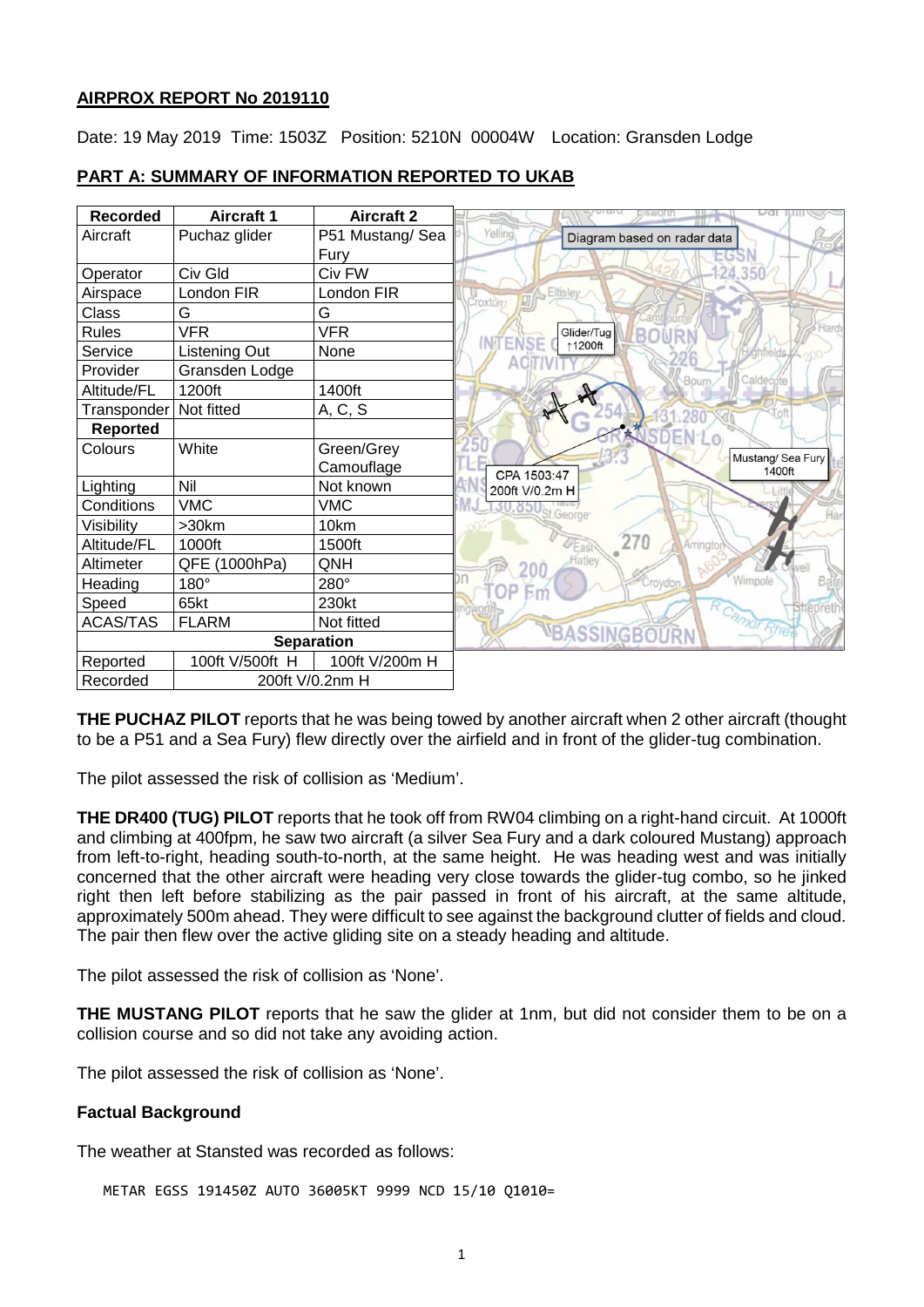# **Analysis and Investigation**

# **UKAB Secretariat**

The Mustang pilot provided a screenshot of his SkyDemon track (Figure 1). It was noted that the information as presented has Gransden Lodge marked with a glider symbol, unlike Little Gransden which was marked with a circle. [UKAB note: glider sites can be deselected from display on SkyDemon and it is likely that this was the case in the Mustang pilot's case. Figure 2 shows a similar area on SkyDemon Light with the Gransden Lodge specific glider site displayed].



Although neither aircraft was receiving an ATS, the incident could be seen on the NATS area radar. CPA was at 1503:47 (Figure 3), both aircraft were squawking 7000, the tug and glider were to the east of the airfield and had just commenced the right/left turn as described by the tug pilot.



Figure 3 CPA: 1503:47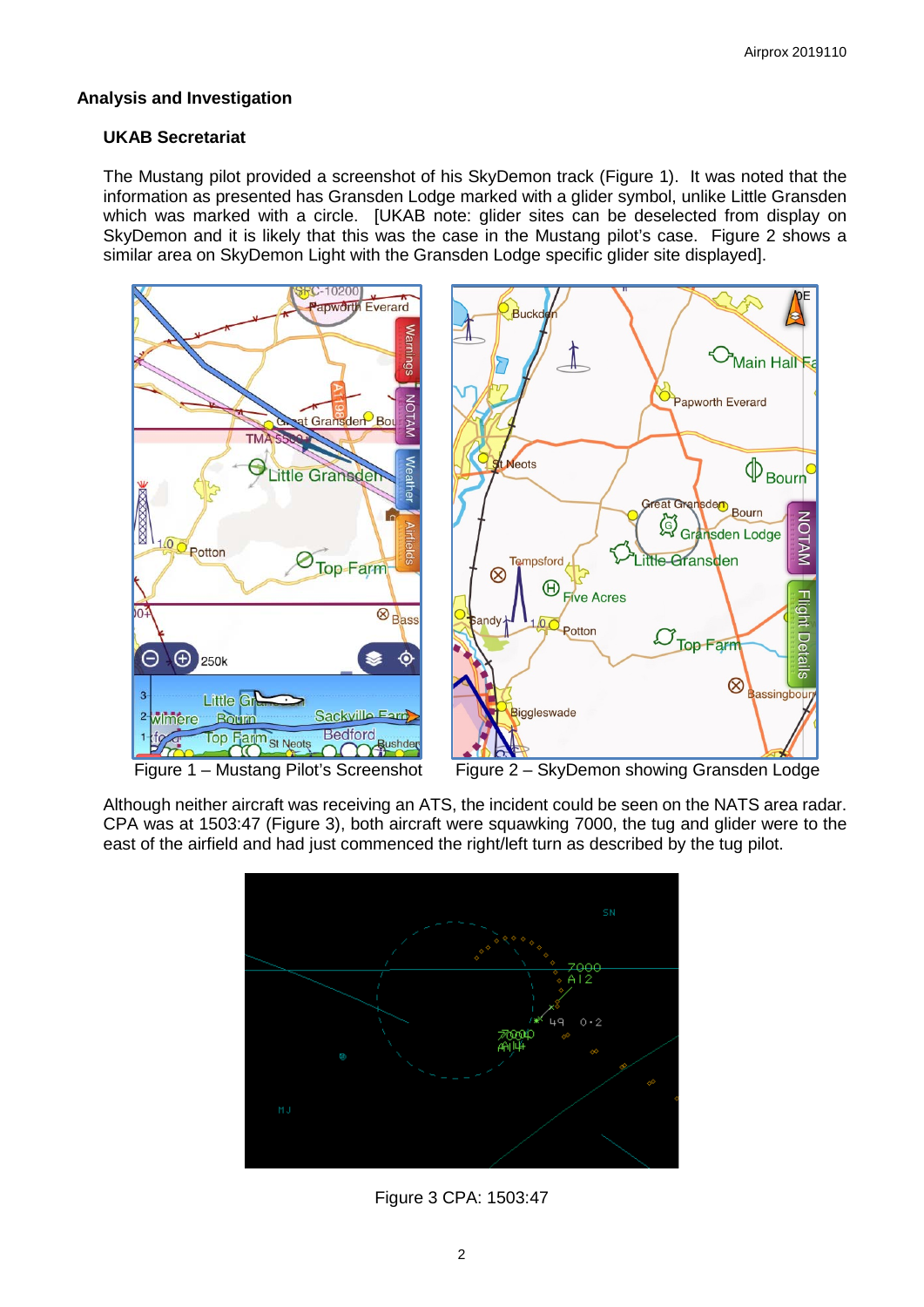The glider and tug combination and Mustang/Sea Fury formation pilots shared an equal responsibility for collision avoidance and not to operate in such proximity to other aircraft as to create a collision hazard<sup>[1](#page-2-0)</sup>. If the incident geometry is considered as converging then the Mustang/Sea Fury pilots were required to give way to the glider and tug<sup>[2](#page-2-1)</sup>. An aircraft operated on or in the vicinity of an aerodrome shall conform with or avoid the pattern of traffic formed by other aircraft in operation<sup>[3](#page-2-2)</sup>.

# **Comments**

# **Cambridge Gliding Centre**

After the two warbirds passed close to the aerotow combination they continued to fly over the active gliding site at Gransden Lodge, heading south-to-north, crossing partway down active RW04 at 1000ft, the approximate point at which a launching glider would be expected to complete a winchlaunch. At the time, although winch-launching in almost nil wind conditions, gliders were still achieving winch heights in excess of 1200ft agl. It was only through lucky timing that a winch-launch was not in progress at the time of the over-flight. All Cambridge Gliding centre training gliders are FLARM and Airband radio equipped; no FLARM alarms were triggered and no radio calls were heard.

### **BGA**

A Glider/Tug combination has limited manoeuvrability and is best given a wide berth. We are again disappointed to see aircraft overflying Gransden Lodge below the promulgated maximum winch launch height. The SkyDemon image illustrates the risks introduced by deselecting certain classes of airspace to display; the BGA is actively seeking ways to resolve this issue.

### **Summary**

An Airprox was reported when a glider and tug combination and a Mustang/Sea Fury formation flew into proximity overhead Gransden Lodge at 1503hrs on Sunday 19th May 2019. Both pilots were operating under VFR in VMC, neither in receipt of an ATS.

# **PART B: SUMMARY OF THE BOARD'S DISCUSSIONS**

Information available consisted of reports from the pilots of both aircraft, and radar photographs/video recordings. Relevant contributory factors mentioned during the Board's discussions are highlighted within the text in bold, with the numbers referring to the Contributory Factors table displayed in Part C.

The Board first looked at the actions of the DR400 pilot who was towing a glider and, as such, had limited manoeuvrability. Having seen the Mustang and Sea Fury approaching, he was understandably concerned about the risk of collision and, although the Mustang/Sea Fury formation were required to avoid or give way to him, he took action by 'jinking' right and left to increase separation in case they had not seen him. The Board noted that, prior to seeing them, the DR400 pilot had no knowledge about the approaching formation. Although his aircraft was fitted with FLARM, which could detect other FLARM units, it could not detect the Mustang's transponder. Furthermore, there had been no calls made by the Mustang/Sea Fury formation on Gransden Lodge's frequency as they approached, and there was no ATC to provide any warnings (**CF6**, **CF7**).

For his part, the Board wondered whether the Mustang pilot was familiar with the local area and whether he had been fully briefed on areas to avoid on departure from Duxford. Whether he was familiar or not, members thought that his planning or execution was evidently somewhat lacking because he had ended up over-flying Gransden Lodge below its maximum winch-launch altitude (**CF2**) . Nevertheless, he had reported seeing the tug/glider combination at 1nm and members felt that this was sufficiently far away

l <sup>1</sup> SERA.3205 Proximity.

<span id="page-2-1"></span><span id="page-2-0"></span><sup>2</sup> SERA.3210 Right-of-way (c)(2) Converging.

<span id="page-2-2"></span><sup>3</sup> SERA.3225 Operation on and in the Vicinity of an Aerodrome.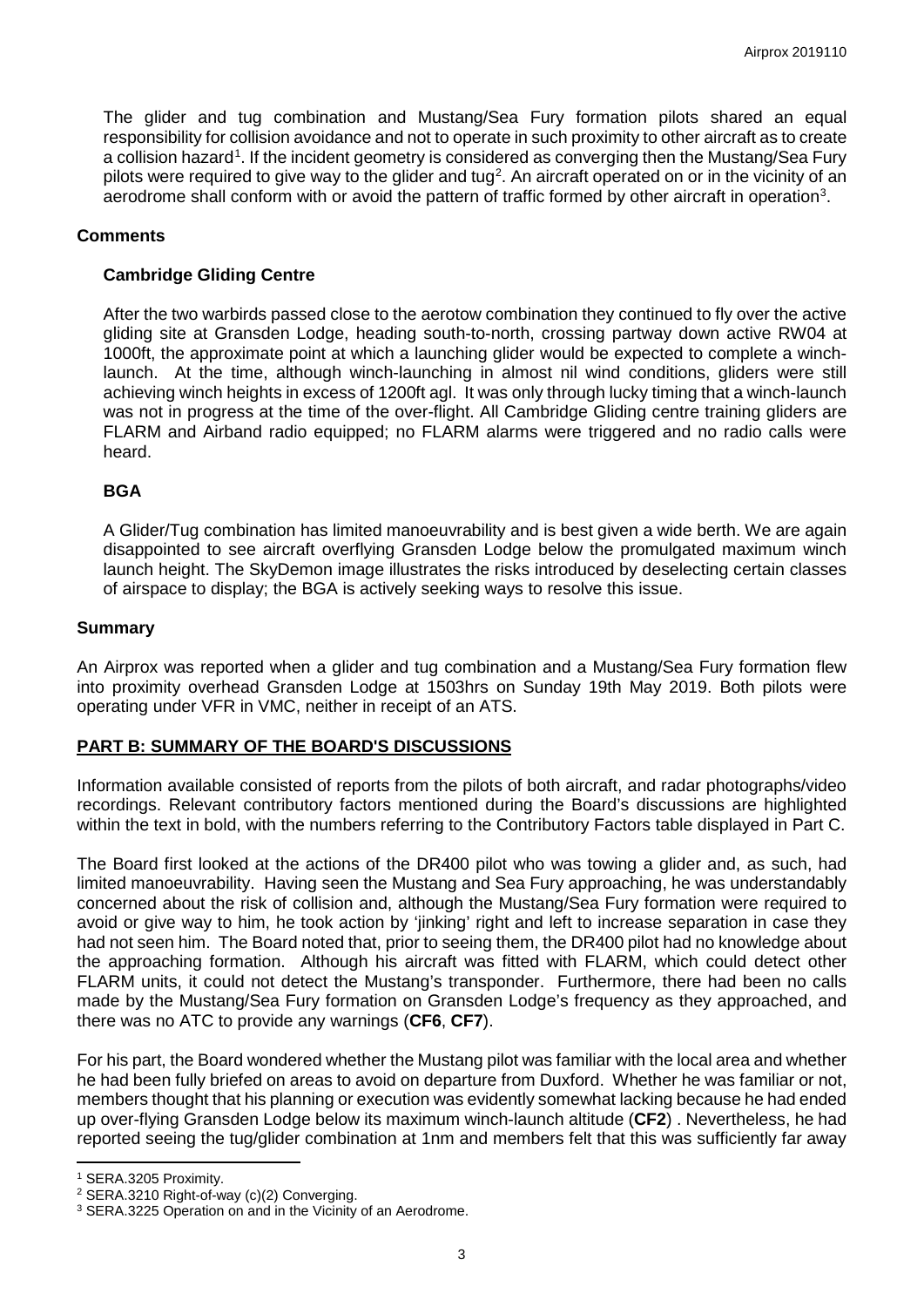that he could have adapted his plan accordingly and avoided them by a greater margin had he wished (**CF1**, **CF3**). Instead, the Mustang pilot elected not to take any avoiding action (**CF8**), and continued to fly over the gliding airfield below the winch-launch height of 3300ft without calling on the Gransden Lodge frequency (**CF4**, **CF5**).

The Board then discussed at length the SkyDemon navigation application that the Mustang pilot was using. Although they couldn't be sure what the Mustang pilot had displayed at the time, they heard how the glider sites were easy to overlook or could be deselected from the display. Furthermore, information such as winch-launch heights and frequency information were not easily evident and the BGA members in particular were concerned that pilots may inadvertently be deselecting sites used for sporting and recreational activities without realising. This could also be considered as being non-compliant with EASA regulation AMC1 to NCO.GEN.135(a)(10) (Current and Suitable Aeronautical Charts) amplifies the requirement as follows:

'(a) The aeronautical charts carried should contain data appropriate to the applicable air traffic regulations, rules of the air, flight altitudes, area/route and nature of the operation. Due consideration should be given to carriage of textual and graphic representations of:

(1) aeronautical data, including, as appropriate for the nature of the operation:

- … (iv) prohibited, restricted and danger areas; and
- (v) sites of other relevant activities that may hazard the flight; …'

This situation had also occurred in another Airprox seen by the Board this month (2019101) and so the Board resolved to re-iterate a recommendation made for that Airprox that SkyDemon review the selection and depiction of sites used for aerial sporting and recreational activities.

Finally, in assessing the risk, the Board quickly agreed that the action taken by the DR400 pilot had been timely and effective and, given that both pilots were visual with each other at some range, there had been no risk of collision. However, the Board also agreed that because the Mustang/Sea Fury pilots had flown through a promulgated and active glider site, had not called on frequency, and had flown in front of the tug/glider combination at relatively close range, safety had been degraded; accordingly, the Board assessed the risk as Category C.

### **PART C: ASSESSMENT OF CAUSE AND RISK**

Contributory Factors:

|     | 2019110                                                        |                                            |                                                                     |  |  |  |
|-----|----------------------------------------------------------------|--------------------------------------------|---------------------------------------------------------------------|--|--|--|
| CF. | <b>Factor</b>                                                  | <b>Description</b>                         | <b>Amplification</b>                                                |  |  |  |
|     | <b>Flight Elements</b>                                         |                                            |                                                                     |  |  |  |
|     | • Regulations, Processes, Procedures and Compliance            |                                            |                                                                     |  |  |  |
| 1.  | <b>Human Factors</b>                                           | • Flight Crew ATM Procedure Deviation      | Regulations/procedures not complied with                            |  |  |  |
|     | • Tactical Planning and Execution                              |                                            |                                                                     |  |  |  |
| 2   | <b>Human Factors</b>                                           | • No Decision/Plan                         | Inadequate planning                                                 |  |  |  |
| 3   | <b>Human Factors</b>                                           | • Insufficient Decision/Plan               | Inadequate plan adaption                                            |  |  |  |
| 4   | <b>Human Factors</b>                                           | • Aircraft Navigation                      | Flew through promulgated and active airspace                        |  |  |  |
| 5   | <b>Human Factors</b>                                           | • Communications by Flight Crew with ANS   | Pilot did not communicate with appropriate<br>controlling authority |  |  |  |
|     | • Situational Awareness of the Conflicting Aircraft and Action |                                            |                                                                     |  |  |  |
| 6   | Contextual                                                     | • Situational Awareness and Sensory Events | Pilot had no, only generic, or late Situational<br>Awareness        |  |  |  |